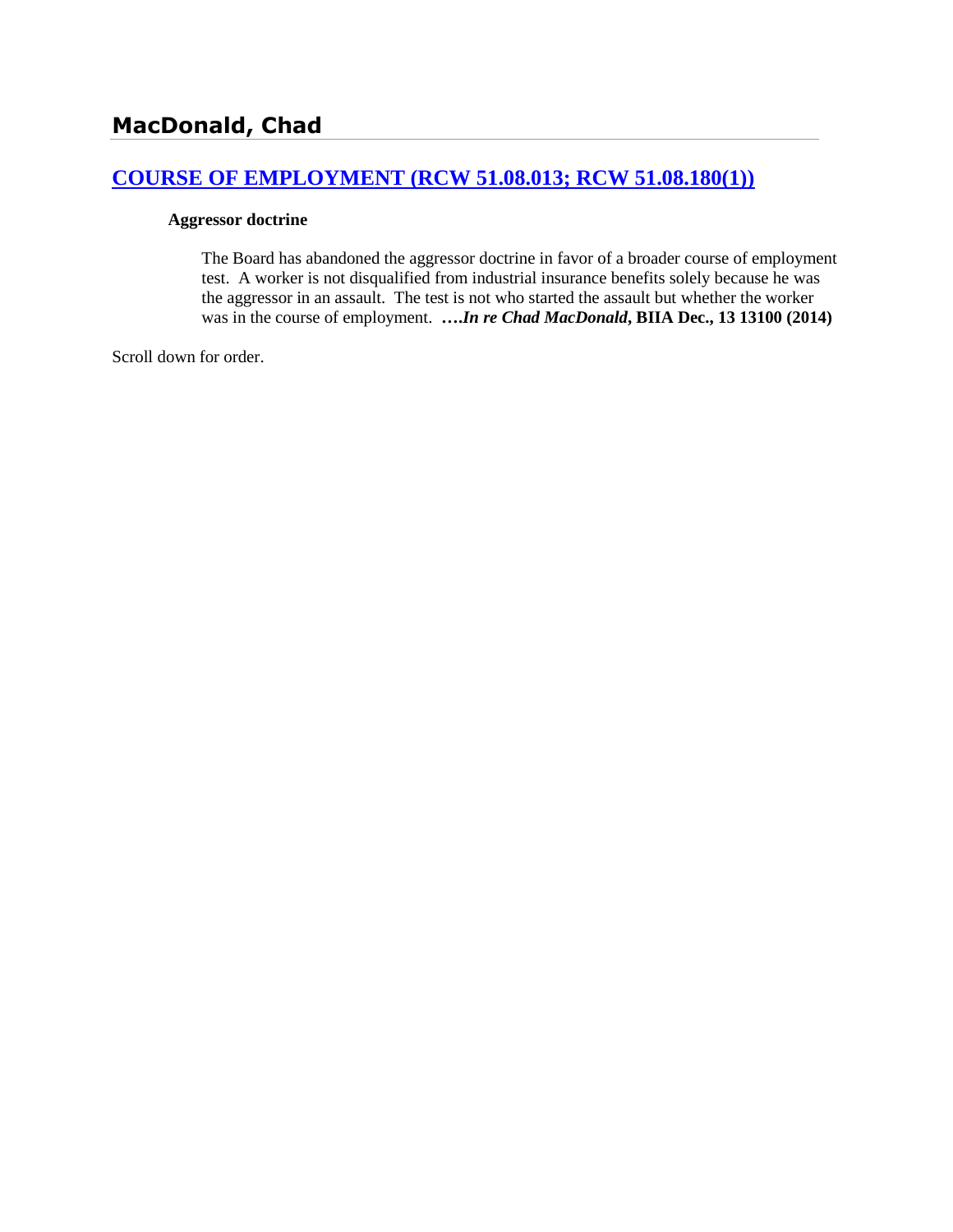## **BEFORE THE BOARD OF INDUSTRIAL INSURANCE APPEALS STATE OF WASHINGTON**

**)**

**IN RE: CHAD A. MACDONALD ) DOCKET NO. 13 13100**

**CLAIM NO. SG-63639 ) DECISION AND ORDER**

APPEARANCES:

Claimant, Chad A. MacDonald, by Meyer Thorp Attorneys At Law, PLLC, per Stephen K. Meyer

Self-Insured Employer, Avista Corporation, by Evans, Craven & Lackie PS, per Jon D. Floyd

The claimant, Chad A. MacDonald, filed an appeal with the Board of Industrial Insurance Appeals on March 15, 2013, from an order of the Department of Labor and Industries dated January 18, 2013. In this order, the Department affirmed a December 18, 2012 order in which it denied the claim based on a determination that Mr. MacDonald was not in the course of employment at the time of injury. The Department order is **REVERSED AND REMANDED**.

# **PROCEDURAL AND EVIDENTIARY RULINGS**

As provided by RCW 51.52.104 and RCW 51.52.106, this matter is before the Board for review and decision on a timely Petition for Review filed by the self-insured employer, Avista Corporation, to a Proposed Decision and Order issued on December 17, 2013. In this Proposed Decision and Order, the industrial appeals judge reversed the January 18, 2013 order, determined Mr. MacDonald was in the course of his employment at the time of his injury, and remanded the claim to the Department with directions to issue an order in which it allows the claim as an industrial injury. On March 4, 2014, the claimant filed a Response to the Petition for Review.

The Board has reviewed the evidentiary rulings in the record of proceedings. Our industrial appeals judge erred by failing to rule on a motion to strike made during the October 3, 2013 hearing. We grant this motion because Mr. MacDonald's answer after his first sentence was not responsive to the question before him. The portion of his answer starting on page 66, line 23, through page 67, line 20 is placed in colloquy. The Board has reviewed the remaining evidentiary rulings in the record of proceedings and finds no prejudicial error was committed**.** These rulings are affirmed.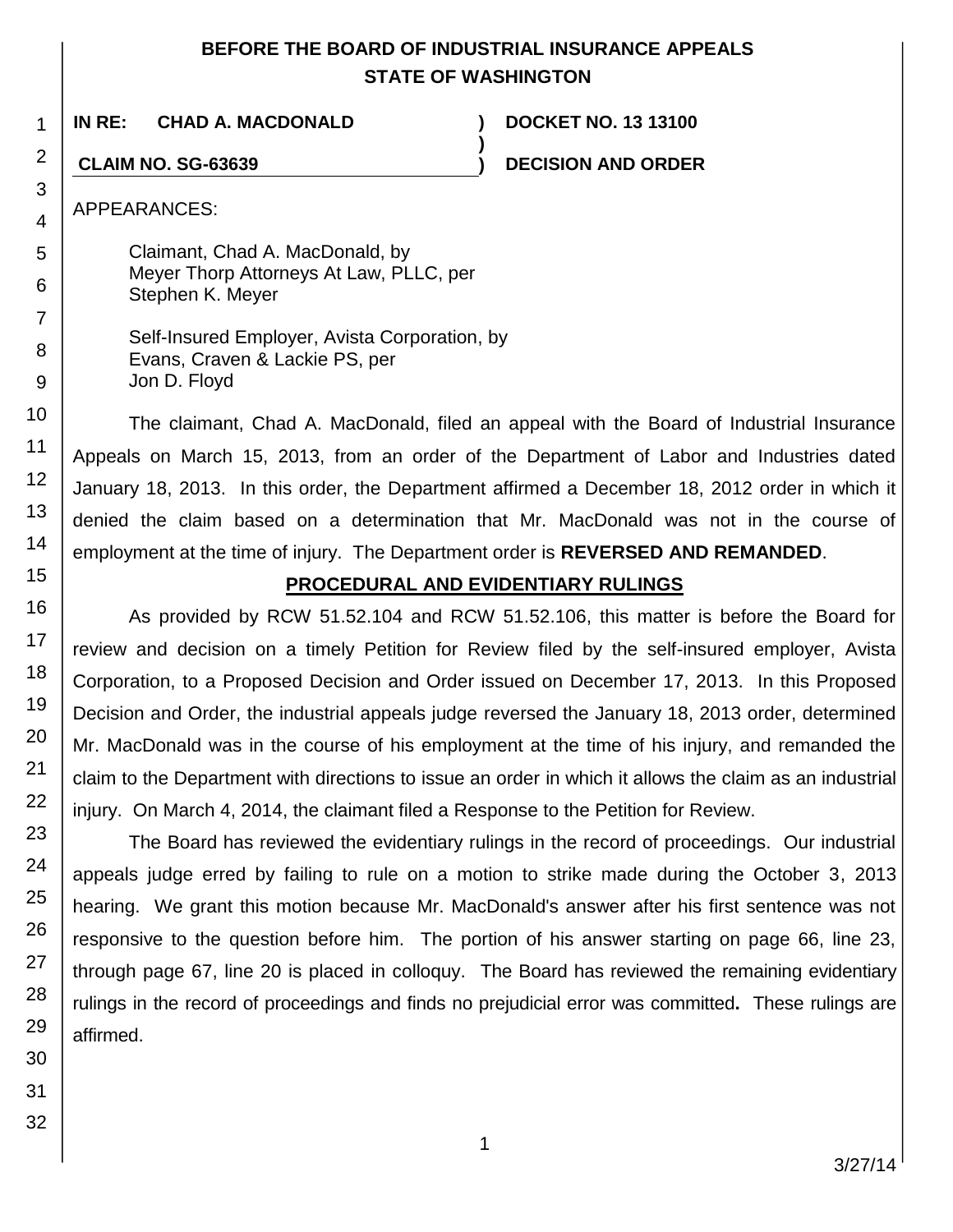#### **DECISION**

2 3 4 5 6 7 8 9 10 In its Petition for Review, Avista argues that Mr. MacDonald had deviated from the course of his employment at the time of his injury by leaving the most direct route to his destination in order to follow a truck driver who had provoked him while driving on I-90. It also maintains Mr. MacDonald is disqualified from having his claim allowed because he was the aggressor in the physical altercation in which he was injured, citing a significant decision, *In re Vince Polmanteer*, BIIA Dec. 88, 0362 (1989). The claimant's Response to the Petition for Review urges us to affirm our industrial appeals judge's decision that Mr. MacDonald was injured during the course of his employment because he never deviated from the course of his employment while driving his truck and was not the aggressor in the altercation resulting in his injuries.

11 12 13 14 15 16 17 18 19 We granted review because our industrial appeals judge's findings and conclusions exceeded our jurisdiction. While we agree with her determination that Mr. MacDonald was in the course of his employment at the time of the altercation that resulted in the injuries he wants covered in this claim, we do not have the authority to direct the Department to allow the claim. Our decision must be limited to resolving the course-of-employment issue, because that is all the Department order under appeal addresses. We also granted review to clarify the legal basis for our conclusion. We do not believe Mr. MacDonald was the aggressor in the May 24, 2012 altercation. In any event, we no longer reject claims based on the aggressor doctrine, and want to clarify the legal standard we use to adjudicate claims resulting from injuries incurred during a physical altercation with another person.

### **FACTUAL SUMMARY**

21 22 We are in general agreement with the factual summary in the Proposed Decision and Order. We summarize the relevant facts here to provide the factual basis for our decision.

23 24 25 26 27 28 29 30 31 Prior to working for Avista, Mr. MacDonald served as an Army Ranger and had almost completed a training course to become a Spokane County sheriff. He also had worked as a corrections officer. Accordingly, he had received training in how to deal with dangerous confrontations. He started working for Avista in 2009 as a fleet driver. He drove company vehicles full time and stated he experienced a great deal of road rage because the company was unpopular in the Spokane area where he lived and worked. Mr. MacDonald reported having been concerned about his safety before the incident that resulted in this claim because he worked alone in his vehicle. About three months before the May injury that resulted in this claim, Mr. MacDonald had a gun pulled on him while driving. This incident presumably made him more apprehensive about becoming a victim of

32

20

1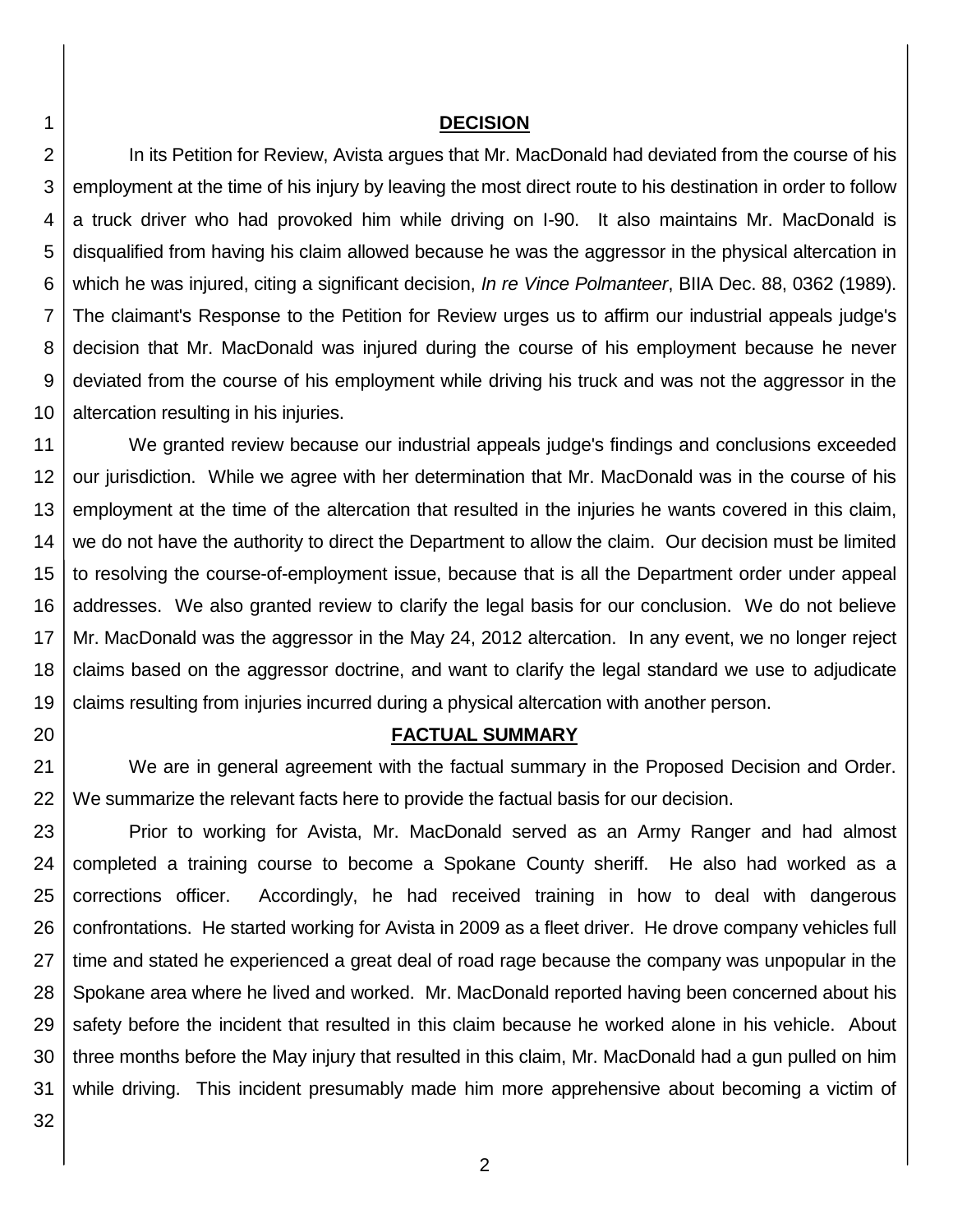1 2 3 violence. He testified he had organized a safety meeting to discuss how to deal with road rage. He was the safety officer for his department at the time and made a presentation to his co-workers regarding how to handle these situations.

4 5 6 7 8 9 10 On May 24, 2012, Mr. MacDonald was dispatched to drive from Spokane to Sand Point, Idaho. He decided to go to his house for lunch and break, which was entirely permissible based on company policies. Mr. MacDonald also chose to use a route to Sand Point that involved driving east on I-90; exiting the freeway before Coeur d'Alene; taking an arterial route often used by commercial truckers, the Idaho Road cut-off, to Trent; and then driving on U.S. 95 to Sand Point. He testified this was a route he had been shown when he was in training, and that it was preferable to staying on I-90 until it intersected U.S. 95 because it avoided the traffic and stoplights in Coeur d'Alene.

11 12 13 14 15 16 17 18 19 Mr. MacDonald's trainer, James Alderman, confirmed his testimony and stated this route was a quick way from Spokane to Sand Point. Mr. Alderman still worked for Avista when he testified for Mr. MacDonald. Mr. Alderman also confirmed that Avista did not require its drivers to use a specific route to travel to a particular destination. Donna Bartlett, Avista's fleet manager, also testified that Avista did not require employees to use specific routes and allowed workers to stop for lunch and breaks in their company vehicle. Spokane County Deputy Sheriff Greg Lance also confirmed the Idaho Road cut-off was a very common route used as a short cut by truckers. The evidence clearly establishes Mr. MacDonald had not deviated from the course of his employment to pursue a personal errand while driving from Spokane toward Sand Point during the afternoon of May 24, 2012.

20 21 22 23 24 25 26 27 28 29 30 31 On the afternoon of May 24, 2012, Mr. MacDonald was driving a large pick-up truck marked with an Avista insignia and pulling a trailer. He was driving east on I-90 near the Idaho border when the highway narrowed to two lanes due to construction. Mr. MacDonald found the right-hand lane in which he was traveling was an exit only lane. He had to merge with the remaining lane. Mr. MacDonald testified Victor Rogne was driving a flatbed truck behind him and refused to let him merge into his lane. After Mr. MacDonald was forced to merge, Mr. Rogne became upset because he felt he had been cut off. After the freeway returned to four lanes, Mr. Rogne illegally passed him in the far left lane, swerved at him, and flipped him off. Mr. MacDonald took pictures of Mr. Rogne's truck during this encounter. Mr. Rogne saw him taking the pictures and became even angrier. Both trucks exited at the appropriate exit for the Idaho Road cut-off. After exiting, Mr. Rogne called Avista to complain about Mr. MacDonald. These calls were recorded and can be heard at the end of Exhibit 1. Mr. Rogne admitted that he threatened to beat up Mr. MacDonald three times during this call.

32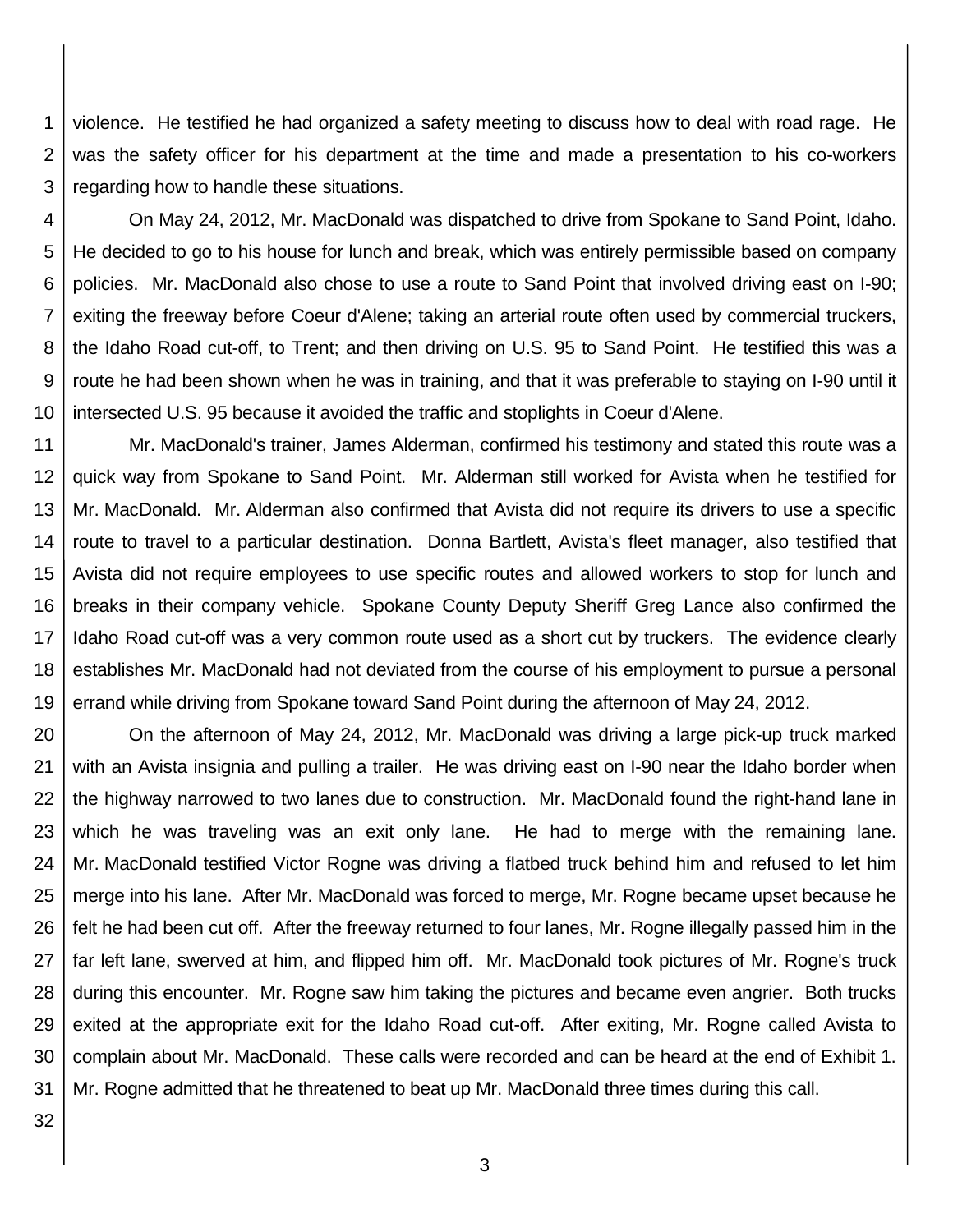1 2 3 4 5 6 7 8 9 10 11 12 13 Mr. MacDonald proceeded to drive about 12 miles from the exit. Around 1:15 p.m., he was on Idaho Road, a two-lane road, when he saw Mr. Rogne standing in a yard in front of his house. Unbeknownst to Mr. MacDonald, Mr. Rogne happened to live on Idaho Road. As soon as he saw the Avista truck, Mr. Rogne promptly started yelling at Mr. MacDonald. He then jumped into his personal vehicle, a Mountaineer, and sped past Mr. MacDonald. He admitted he was driving about 80 miles per hour in the lane going in the opposite direction in order to pass him. He proceeded to stop his car in the middle of the road, blocking Mr. MacDonald's pick-up. Mr. Rogne jumped out of his car and angrily approached Mr. MacDonald on the driver's side of the pick-up while swearing at him. Mr. MacDonald started swearing back but was calm. He recorded the confrontation on his cell phone. His recording shows Mr. Rogne running toward him and approaching the window of his truck. Mr. MacDonald then put his phone on his dashboard, so the remainder of the confrontation cannot be seen but much of it can be heard. The recording demonstrates that Mr. MacDonald repeatedly asked Mr. Rogne to back away from the vehicle and return to his car.

14 15 16 17 18 19 20 21 Unfortunately, Mr. Rogne did not retreat. He kept yelling at Mr. MacDonald, and then moved his arm to his back. Mr. Rogne was wearing a T-shirt identifying himself as a "Red-Neck Sportsman." Mr. MacDonald testified he thought Mr. Rogne was reaching for a gun. At that point, Mr. MacDonald testified his training took over. He could not escape; his route forward was blocked and he could not back up because there were cars stopped behind him. Mr. MacDonald exited his vehicle and took Mr. Rogne down in a chokehold until he was subdued. He admits he struck Mr. Rogne lightly in the face while restraining him. Mr. MacDonald directed a driver behind him to call 911. He released Mr. Rogne as soon as he was subdued. Mr. Rogne left the crime scene and returned to his home.

22 23 24 25 26 27 28 29 30 Mr. MacDonald called his employer and 911 after Mr. Rogne left. He sounded calm in a recording of his call with the 911 operator, which was entirely consistent with his testimony. Deputy Greg Lance, an experienced Spokane County Deputy Sheriff, responded and investigated the situation. He spoke first with Mr. Rogne at his home, and then went to the crime scene and interviewed Mr. MacDonald as well as several other witnesses. He also saw Mr. MacDonald's video. After talking with everyone, he concluded Mr. Rogne was the aggressor in this incident. He asked if Mr. MacDonald wanted to press charges. Mr. MacDonald declined because he preferred to talk with his employer first. Immediately afterward, Deputy Lance returned to Mr. Rogne's house to let him know the results of his investigation. Mr. Rogne became very angry and hostile, and used an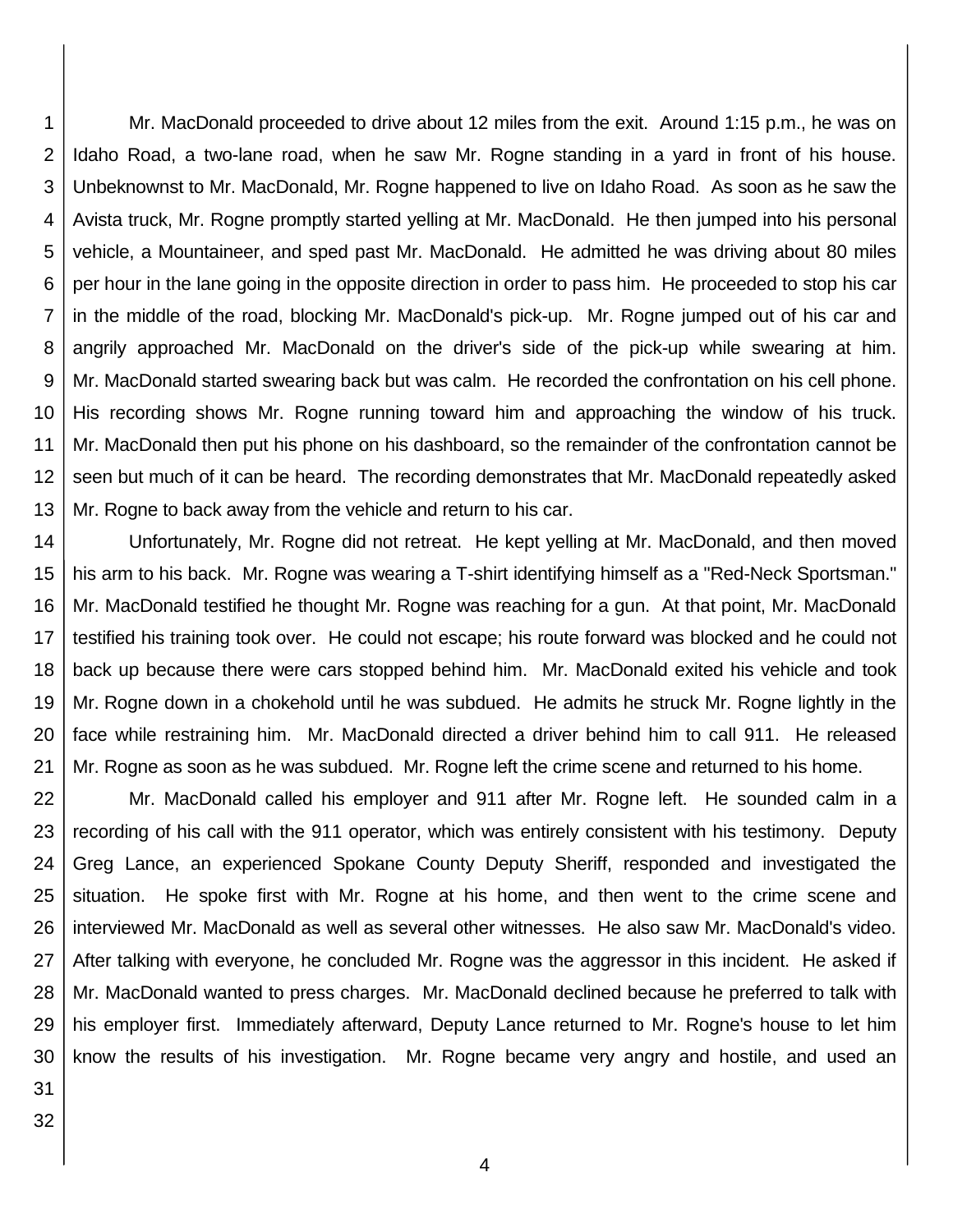1 2 obscenity when he ordered him to leave immediately. Deputy Lance ultimately recommended that Mr. Rogne be prosecuted for assault.

3 4 5 6 7 8 9 There is no evidence Mr. Rogne was injured in this physical altercation, but there is evidence to the contrary regarding Mr. MacDonald. Mr. Rogne never received medical attention following this incident. He had no pictures showing any facial or other injury. Mr. MacDonald testified he injured both shoulders. Because there was no objection, he testified his left shoulder condition had been diagnosed as a left rotator cuff, biceps tendon, and SLAP lesion tears. No medical evidence was presented to confirm these diagnoses; diagnose Mr. MacDonald's right shoulder conditions; or establish the causal relationship of these conditions to the altercation.

### **DISCUSSION**

11 12 13 14 15 While we are not condoning Mr. MacDonald's decision to exit his truck and subdue Mr. Rogne using a chokehold, we firmly believe he was acting in the course of his employment while doing so. Mr. MacDonald did not deviate from his course of employment by using the Idaho Road cut-off to travel between Spokane and Sand Point. He was authorized to use this route and was not deliberately pursuing Mr. Rogne when he drove by his house.

16 17 18 19 The real issue before us is whether Mr. MacDonald is disqualified from having his claim allowed based on the aggressor doctrine. This doctrine disqualifies an aggressor in a physical altercation from obtaining industrial insurance benefits because an assault is considered a deviation from a worker's course of employment. *In re Vince Polmanteer*, BIIA Dec., 88, 0362 (1989).

20 21 22 23 24 25 26 27 28 29 30 31 There are two major reasons Mr. MacDonald should not be disqualified based on this doctrine. The first reason is factual: we do not believe he was aggressor in this altercation. Prior to the altercation, Mr. Rogne admitted he would beat up Mr. MacDonald if he could. He took advantage of an unexpected encounter to do so. By running into a vehicle, hurriedly passing Mr. MacDonald at 80 miles an hour, and blocking his way, Mr. Rogne was clearly using his car to trap him. Exhibit 1 shows that Mr. Rogne was angry, aggressive, and threatening. Obviously, if Mr. Rogne had not chosen to confront Mr. MacDonald, there would not have been any altercation. Mr. MacDonald was pinned in his vehicle and could not drive away. His split second decision to defend himself by exiting his vehicle and placing Mr. Rogne in a chokehold is unusual because most people lack the strength or training to restrain someone in that fashion. However, had Mr. MacDonald remained in his vehicle and called 911, it would have taken some time for law enforcement to arrive. Deputy Lance testified the assault took place around 1:15 p.m., but he arrived at the scene at 2:02 p.m. He was the first officer to

32

10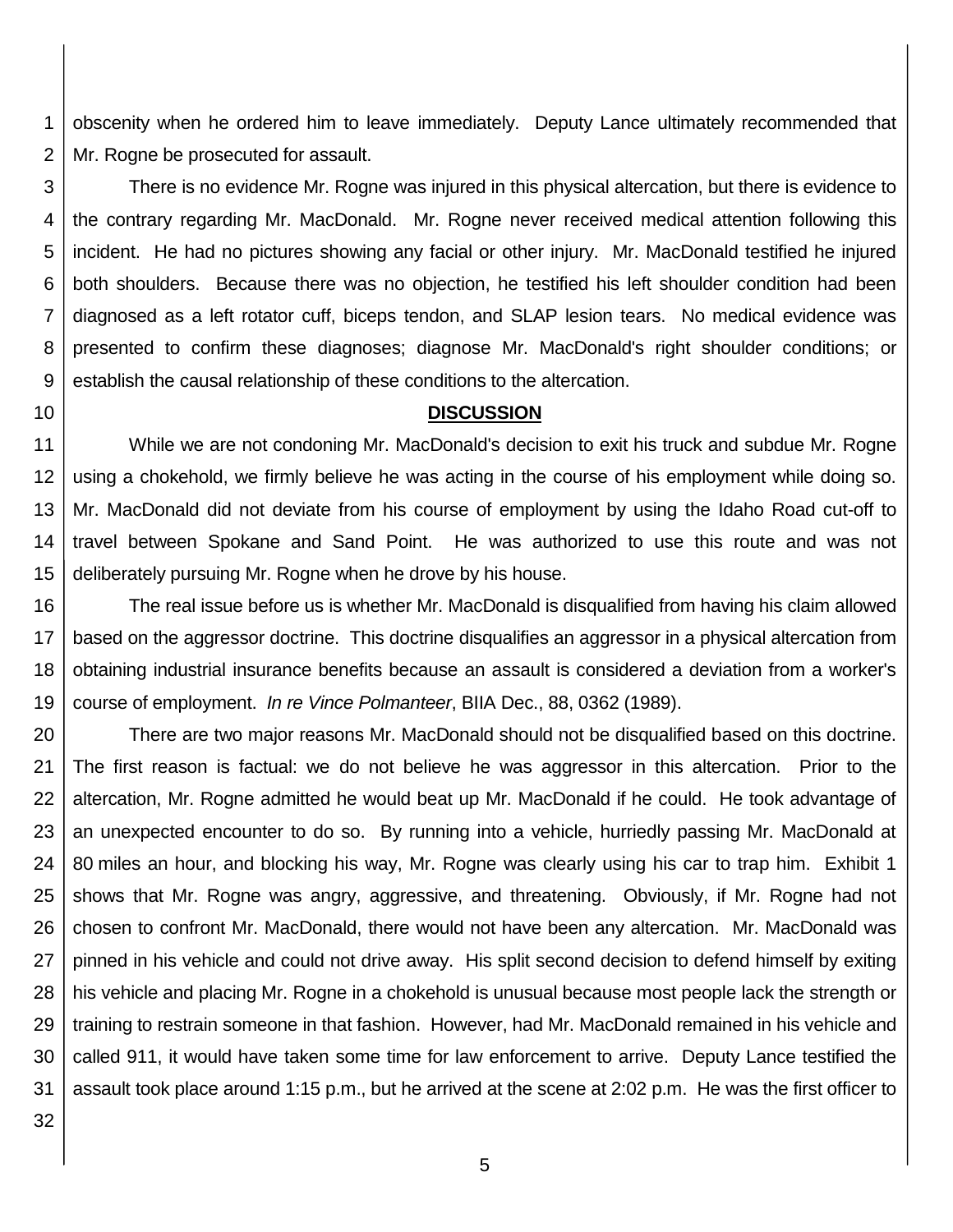1 2 3 4 arrive. We can understand that Mr. MacDonald could legitimately have feared grievous injuries if he had remained in his vehicle, called 911, and waited for law enforcement officers to defuse the situation. In short, we reach the same conclusion as Deputy Lance: Mr. MacDonald was the victim rather than the aggressor in this altercation.

5 6 7 8 9 10 11 12 13 14 15 As a matter of law, we would not disqualify Mr. MacDonald based on the aggressor doctrine even if we determined he was the assailant. Whether someone should be considered an aggressor who was outside of the course of employment at the time of his injury is not determined solely based on "who started it." To the contrary, we have determined we should abandon the aggressor doctrine and analyze cases involving assaults based on a broader course of employment analysis. *In re Margaret S. Johnson*, Dckt. No. 92,0403 (July 21, 1993). Under this analysis, if a worker was in the course of employment at the time of an assault, he or she is able to collect benefits even if he or she was the aggressor. *Johnson,* at 7-9. In the *Johnson* decision, we specifically overruled *Polmanteer*. *Johnson*, at 9. Instead, we relied on our holding in a prior significant decision and determined someone who initiated an assault could still get benefits. *In re Stanley Murebu,* BIIA Dec., 37,335 (1972). We still believe the holding in *Murebu* was correct and reaffirm its holding in this decision.

16 17 18 19 20 21 22 The facts in this case strongly support a conclusion that Mr. MacDonald was within the course of his employment at the time of his altercation. He was driving a truck to deliver equipment, thereby furthering Avista's interests, on a truck route between his base and his intended destination. He had not deviated from his work by taking this route to stalk Mr. Rogne, but was driving on the Idaho Road cut-off because he believed it was the fastest route to his destination. Even if we determined Mr. MacDonald initiated the altercation that resulted in his injuries, he should not be disqualified from obtaining benefits based on the aggressor doctrine.

23 24 25 26 27 28 29 30 Unfortunately, however, the findings and conclusions in the Proposed Decision and Order exceed the scope of our review by ordering the Department to allow this claim as an industrial injury. The Board's scope of review is limited to the issues the Department previously decided. *Lenk v. Department of Labor & Indus.*, 3 Wn. App. 977 (1970). It is black letter law that the Board's jurisdiction is "appellate only, and . . . if a question is not passed upon by the department, it cannot be reviewed either by the board or the superior court." *Lenk* at 982. Because the Department rejected the claim on the grounds Mr. MacDonald was not in the course of employment, we can only adjudicate whether the claim should be denied based on this doctrine. The Department has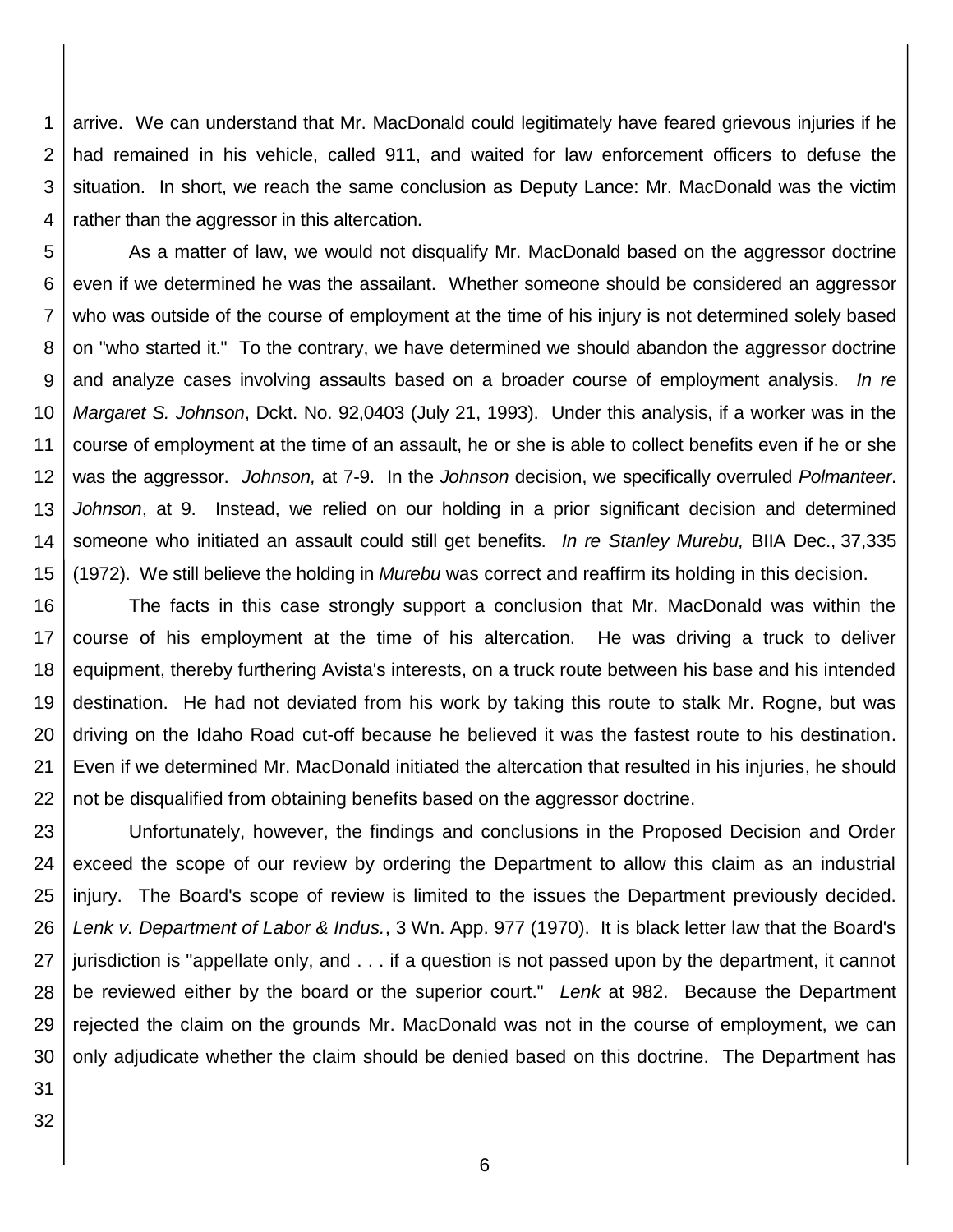| 1        | not yet adjudicated the claim on a medical basis. We must remand the claim to the Department to |                                                                                                                                                                                                                     |  |
|----------|-------------------------------------------------------------------------------------------------|---------------------------------------------------------------------------------------------------------------------------------------------------------------------------------------------------------------------|--|
| 2        | determine whether this claim should be allowed as an industrial injury                          |                                                                                                                                                                                                                     |  |
| 3        |                                                                                                 | <b>FINDINGS OF FACT</b>                                                                                                                                                                                             |  |
| 4        | 1 <sub>1</sub>                                                                                  | On June 11, 2013, an industrial appeals judge certified that the parties                                                                                                                                            |  |
| 5        |                                                                                                 | agreed to include the Jurisdictional History in the Board record solely for<br>jurisdictional purposes.                                                                                                             |  |
| 6        | 2.                                                                                              | Chad MacDonald was in the course of his employment with the Avista                                                                                                                                                  |  |
| 7        |                                                                                                 | Corporation on May 24, 2012, when he was involved in a physical<br>altercation with Victor Rogne, another truck driver, on the Idaho Road                                                                           |  |
| 8        |                                                                                                 | The altercation occurred while he was driving a company<br>cut-off.                                                                                                                                                 |  |
| 9        |                                                                                                 | vehicle between Spokane, Washington and Sand Point, Idaho.<br>Mr. MacDonald had not deviated from his employment by driving on the                                                                                  |  |
| 10       |                                                                                                 | Idaho Road cut-off in order to pursue a personal vendetta against                                                                                                                                                   |  |
| 11       |                                                                                                 | Mr. Rogne.                                                                                                                                                                                                          |  |
| 12       | 3.                                                                                              | Mr. MacDonald alleged he was injured as a result of this altercation and<br>filed an Application for Benefits, which was rejected on the grounds he                                                                 |  |
| 13       |                                                                                                 | was not in the course of his employment at the time of his injury.                                                                                                                                                  |  |
| 14       | <b>CONCLUSIONS OF LAW</b>                                                                       |                                                                                                                                                                                                                     |  |
| 15<br>16 | 1.                                                                                              | The Board of Industrial Insurance Appeals has jurisdiction over the<br>parties and subject matter in this appeal.                                                                                                   |  |
| 17       | 2.                                                                                              | The Department order dated January 18, 2013 is incorrect and is<br>reversed. This claim is remanded to the Department to issue an order in<br>which it determines Mr. MacDonald was in the course of his employment |  |
| 18       |                                                                                                 |                                                                                                                                                                                                                     |  |
| 19       |                                                                                                 | with Avista at the time of his injury. The Department is directed to take                                                                                                                                           |  |
| 20       |                                                                                                 | such further action as is appropriate under the law and the facts,<br>including making a decision regarding whether this claim should be                                                                            |  |
| 21       |                                                                                                 | allowed as an industrial injury.                                                                                                                                                                                    |  |
| 22       | Dated: March 27, 2014.                                                                          |                                                                                                                                                                                                                     |  |
| 23       | <b>BOARD OF INDUSTRIAL INSURANCE APPEALS</b>                                                    |                                                                                                                                                                                                                     |  |
| 24       |                                                                                                 |                                                                                                                                                                                                                     |  |
| 25       |                                                                                                 |                                                                                                                                                                                                                     |  |
| 26       |                                                                                                 | DAVID E. THREEDY<br>Chairperson                                                                                                                                                                                     |  |
| 27       |                                                                                                 |                                                                                                                                                                                                                     |  |
| 28       |                                                                                                 |                                                                                                                                                                                                                     |  |
| 29       |                                                                                                 | Member<br>FRANK E. FENNERTY, JR.                                                                                                                                                                                    |  |
| 30       |                                                                                                 |                                                                                                                                                                                                                     |  |
| 31       |                                                                                                 | <b>JACK S. ENG</b><br>Member                                                                                                                                                                                        |  |
| 32       |                                                                                                 |                                                                                                                                                                                                                     |  |
|          |                                                                                                 |                                                                                                                                                                                                                     |  |